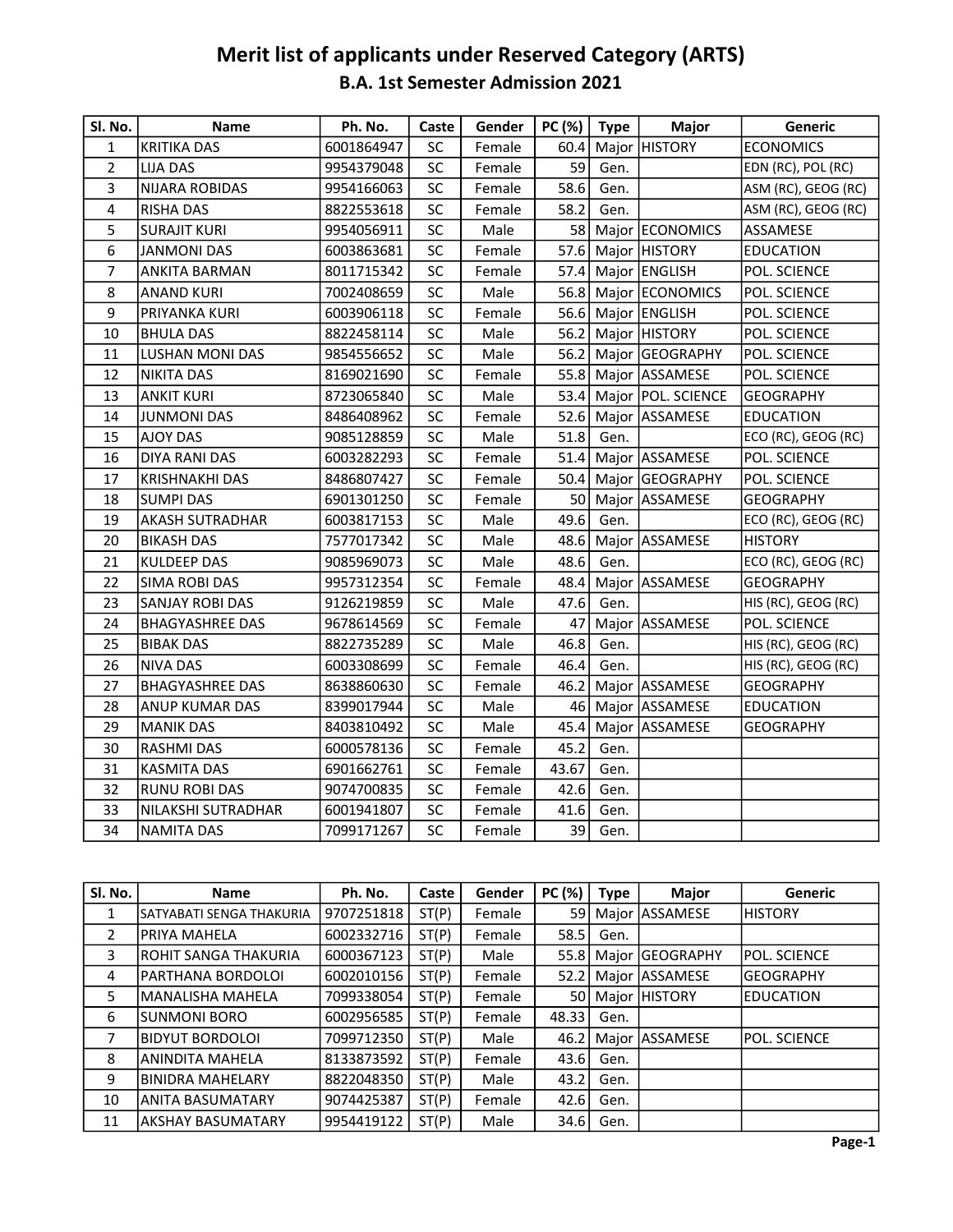## B.A. 1st Semester Admission 2021 Merit list of applicants under Reserved Category (ARTS)

| Sl. No. | Name                   | Ph. No.    | Caste | Gender | PC (%) | <b>Type</b> | Maior                  | Generic       |
|---------|------------------------|------------|-------|--------|--------|-------------|------------------------|---------------|
|         | <b>IJOSEPHINE STEN</b> | 6900734841 | ST(H) | Female |        |             | 56.4   Major   ENGLISH | IPOL. SCIENCE |
| ∸       | <b>IMAWALI HANSEPI</b> | 7099711397 | ST(H) | Female | 40.8 l | Gen.        |                        |               |

| Sl. No.        | <b>Name</b>                 | Ph. No.          | Caste       | Gender | $PC$ (%)   Type |           | <b>Major</b>            | Generic          |
|----------------|-----------------------------|------------------|-------------|--------|-----------------|-----------|-------------------------|------------------|
| $\mathbf{1}$   | SUMPI BORA                  | 7086364821       | OBC         | Female |                 |           | 60.8 Major GEOGRAPHY    | POL. SCIENCE     |
| $\overline{2}$ | <b>PRANAY DEBNATH</b>       | 9101081007       | OBC         | Male   |                 |           | 60.8 Major GEOGRAPHY    | ASSAMESE         |
| 3              | <b>DALIMEE DEVI</b>         | 8011809274       | OBC         | Female |                 |           | 60.6 Major POL. SCIENCE | <b>GEOGRAPHY</b> |
| 4              | KAILYANI MEDHI              | 7636810208       | OBC         | Female |                 |           | 60.6 Major GEOGRAPHY    | POL. SCIENCE     |
| 5              | <b>DEBAPRIYA DEBNATH</b>    | 9101194857       | OBC         | Female |                 |           | 60.4 Major GEOGRAPHY    | POL. SCIENCE     |
| 6              | MONALISHA DEVI              | 9023434029       | OBC         | Female |                 |           | 60 Major GEOGRAPHY      | POL. SCIENCE     |
| $\overline{7}$ | RISHI KUMAR NATH            | 9864056621       | OBC         | Male   |                 |           | 60 Major POL. SCIENCE   | <b>GEOGRAPHY</b> |
| 8              | <b>PRITY DEVI</b>           | 7577034962       | OBC         | Female |                 |           | 59.6 Major ASSAMESE     | <b>EDUCATION</b> |
| 9              | <b>DIPANDITA BORUAH</b>     | 9101498796       | OBC         | Female |                 |           | 59 Major ASSAMESE       | POL. SCIENCE     |
| 10             | NETRA SHIKHA BORA           | 9101343951       | OBC         | Male   |                 |           | 58.8 Major ECONOMICS    | POL. SCIENCE     |
| 11             | <b>SAGAR CHETRY</b>         | 7099454043       | OBC         | Male   |                 |           | 58.8 Major ENGLISH      | POL. SCIENCE     |
| 12             | KABYASHREE DEKA             | 6003941445       | OBC         | Female |                 |           | 58.6 Major EDUCATION    | POL. SCIENCE     |
| 13             | <b>JISHU DEBNATH</b>        | 9954576495       | OBC         | Male   |                 | 58 Gen.   |                         |                  |
| 14             | <b>JITU KOCH</b>            | 8011508504       | OBC         | Male   | 58              | Gen.      |                         |                  |
| 15             | <b>THAPANA KAKOTI</b>       | 6361141969       | OBC         | Female |                 |           | 56.8 Major GEOGRAPHY    | POL. SCIENCE     |
| 16             | <b>REKHA MONI BORA</b>      | 6002972898       | OBC         | Female |                 |           | 56.4 Major HISTORY      | POL. SCIENCE     |
| 17             | <b>NASIM RAHMAN</b>         | 6003363450       | <b>MOBC</b> | Male   |                 |           | 56 Major HISTORY        | POL. SCIENCE     |
| 18             | <b>BASTAB NATH</b>          | 9864757476       | OBC         | Male   |                 |           | 55 Major ENGLISH        | <b>GEOGRAPHY</b> |
| 19             | <b>PAYAL KURI</b>           | 9085874714       | OBC         | Female | 54.8            | Gen.      |                         |                  |
| 20             | PARASHMONI DEKA             | 8822948110       | OBC         | Male   | 54.8            | Gen.      |                         |                  |
| 21             | AKASH DEBNATH               | 9678886695       | OBC         | Male   | 54.6            | Gen.      |                         |                  |
| 22             | <b>SUMAN MODAK</b>          | 7662097709       | OBC         | Male   |                 |           | 54.4 Major GEOGRAPHY    | <b>ENGLISH</b>   |
| 23             | SANJOYDEEP DEBNATH          | 9678216303       | OBC         | Male   |                 |           | 54   Major   ASSAMESE   | POL. SCIENCE     |
| 24             | KANGKAN JYOTI KATAKY        | 6001221669       | OBC         | Male   |                 |           | 54 Major GEOGRAPHY      | POL. SCIENCE     |
| 25             | <b>TANUSHREE RAJBONGSHI</b> | 7099950498       | OBC         | Female |                 |           | 53.8 Major ASSAMESE     | <b>GEOGRAPHY</b> |
| 26             | DEEPSHIKHA BORA             | 6003259766       | OBC         | Female |                 |           | 53.6 Major ASSAMESE     | <b>HISTORY</b>   |
| 27             | NIHARIKA DEVI               | 8822040573       | OBC         | Female | 53.6            | Gen.      |                         |                  |
| 28             | NABAKRISHNA GOGOI           | 6001006101       | OBC         | Male   |                 |           | 53.4 Major ASSAMESE     | <b>HISTORY</b>   |
| 29             | <b>GITUMONI BORA</b>        | 9678981584       | OBC         | Female | 53.2            |           | Major GEOGRAPHY         | POL. SCIENCE     |
| 30             | <b>KALYAN DEKA</b>          | 6002812294       | OBC         | Male   | 53              | Gen.      |                         |                  |
| 31             | HIRAK JYOTI BORA            | 6002464609       | OBC         | Male   | 53              | Gen.      |                         |                  |
| 32             | <b>NASIMA BEGUM</b>         | 8011807988       | <b>MOBC</b> | Female | 52.6            | Gen.      |                         |                  |
| 33             | <b>TINA BORA</b>            | 8822880509   OBC |             | Female |                 | $52$ Gen. |                         |                  |
| 34             | RIMJIM BARUAH               | 9864284471       | OBC         | Female | 52              | Gen.      |                         |                  |
| 35             | <b>RITESH BISWAS</b>        | 9954134470       | OBC         | Male   | 51.8            | Gen.      |                         |                  |
| 36             | <b>PUJA BORA</b>            | 7578809363       | OBC         | Female | 51.4            | Gen.      |                         |                  |
| 37             | <b>SOBIR AHMED</b>          | 9126603205       | MOBC        | Male   | 51.4            | Gen.      |                         |                  |
| 38             | <b>ARIF KHAN</b>            | 7896245907       | MOBC        | Male   | 51.2            | Gen.      |                         |                  |
| 39             | JENIFA HASSAN               | 9101508781       | OBC         | Female | 51.2            | Gen.      |                         |                  |
| 40             | SAJLINA BEGUM               | 9365681829       | <b>MOBC</b> | Female | 51.2            | Gen.      |                         |                  |
| 41             | JERINA BEGUM                | 9707010890       | MOBC        | Female | 51.2            | Gen.      |                         |                  |
| 42             | RUPANANDA NATH              | 7002364042       | OBC         | Male   | 51              | Gen.      |                         |                  |
| 43             | SOURAB DEBNATH              | 9954326594       | OBC         | Male   | 50.6            | Gen.      |                         |                  |
| 44             | PARISMITA BORA              | 9957992878       | <b>OBC</b>  | Female | 50.6            | Gen.      |                         |                  |
| 45             | KUNJALATA DEVI              | 6000202724       | OBC         | Female | 50.4            | Gen.      |                         |                  |